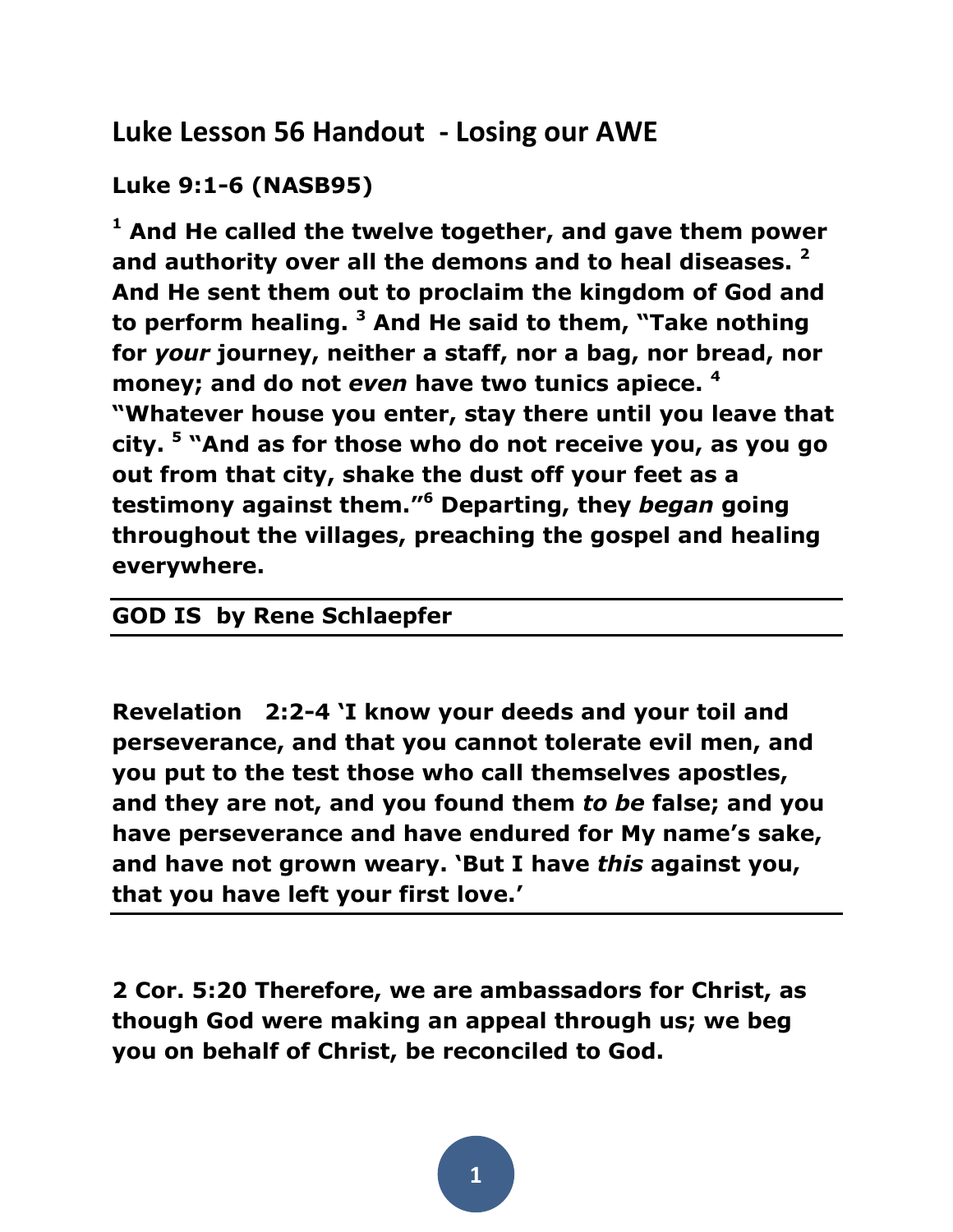**Luke 9:7-11 Now Herod the tetrarch heard of all that was happening; and he was greatly perplexed, because it was said by some that John had risen from the dead, <sup>8</sup> and by some that Elijah had appeared, and by others that one of the prophets of old had risen again. <sup>9</sup> Herod said, "I myself had John beheaded; but who is this man about whom I hear such things?" And he kept trying to see Him.**

#### **HEROD MAP**

**Luke 9:10-17 When the apostles returned, they gave an account to Him of all that they had done. Taking them with Him, He withdrew by Himself to a city called Bethsaida. But the crowds were aware of this and followed Him; and welcoming them, He** *began* **speaking to them about the kingdom of God and curing those who had need of healing. <sup>12</sup> Now the day was ending, and the twelve came and said to Him, "Send the crowd away, that they may go into the surrounding villages and countryside and find lodging and get something to eat; for here we are in a desolate place." <sup>13</sup> But He said to them, "You give them** *something* **to eat!" And they said, "We have no more than five loaves and two fish, unless perhaps we go and buy food for all these people." <sup>14</sup> (For there were about five thousand men.) And He said to His disciples, "Have them sit down** *to eat* **in groups of about fifty each." <sup>15</sup> They did so, and had them all sit down. <sup>16</sup> Then He took the five loaves and the two fish, and looking up to heaven, He blessed them, and broke**  *them,* **and kept giving** *them* **to the disciples to set before the people. <sup>17</sup> And they all ate and were satisfied; and the**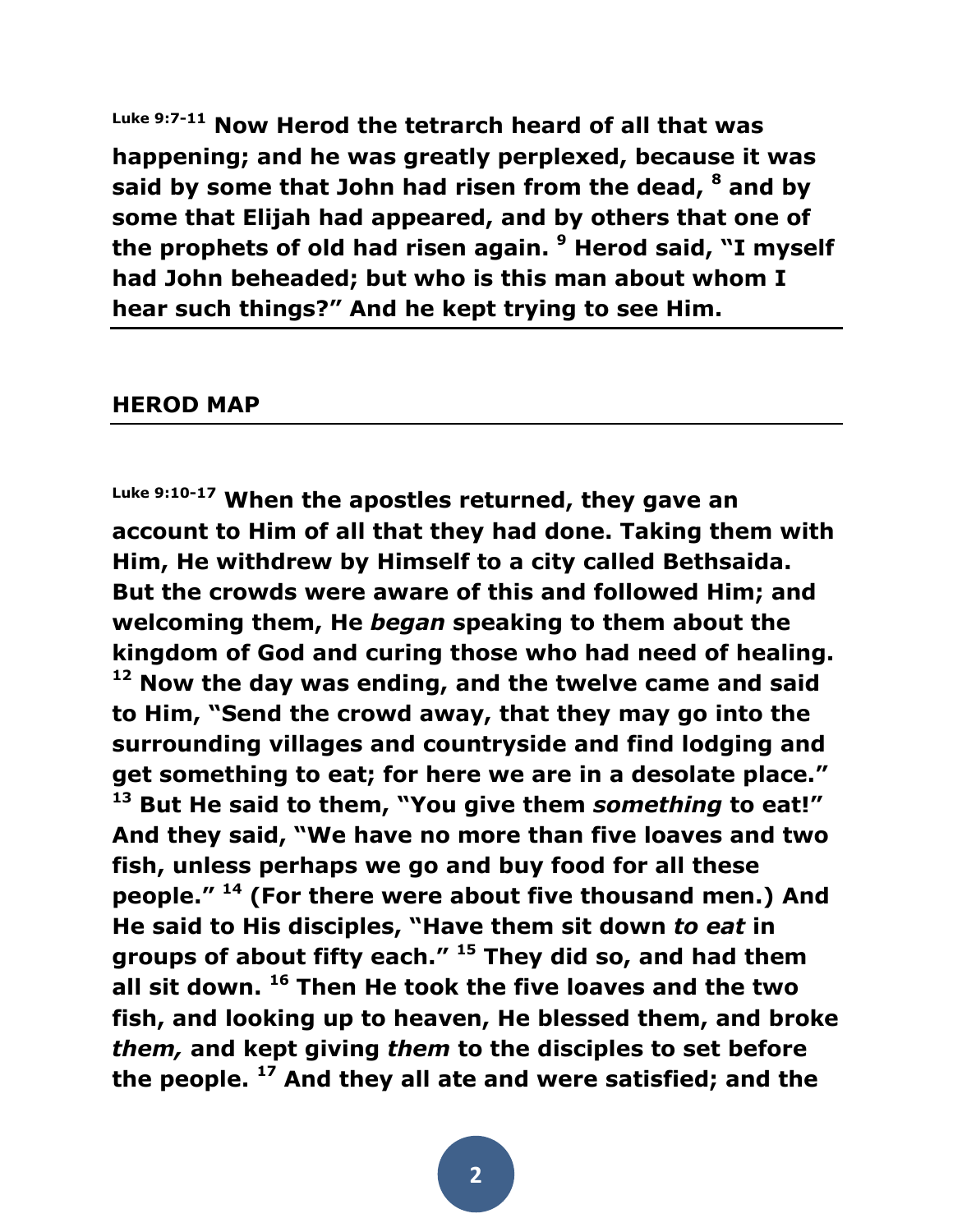**broken pieces which they had left over were picked up, twelve baskets** *full.*

### **Psalm 32:5 (AMP)**

**5 I acknowledged my sin to You, and my iniquity I did not hide. I said, I will confess my transgressions to the Lord [continually unfolding the past till all is told]—then You [instantly] forgave me the guilt and iniquity of my sin. Selah [pause, and calmly think of that]!** 

### **Psalm 33:6 (AMP)**

**6 By the word of the Lord were the heavens made, and all their host by the breath of His mouth.** 

**Psalm 37:24 (AMP)**

**24 Though he falls, he shall not be utterly cast down, for the Lord grasps his hand in support and upholds him.** 

**Psalm 50:10–11 (AMP)**

**10 For every beast of the forest is Mine, and the cattle upon a thousand hills or upon the mountains where thousands are.** 

**11 I know and am acquainted with all the birds of the mountains, and the wild animals of the field are Mine and are with Me, in My mind.**